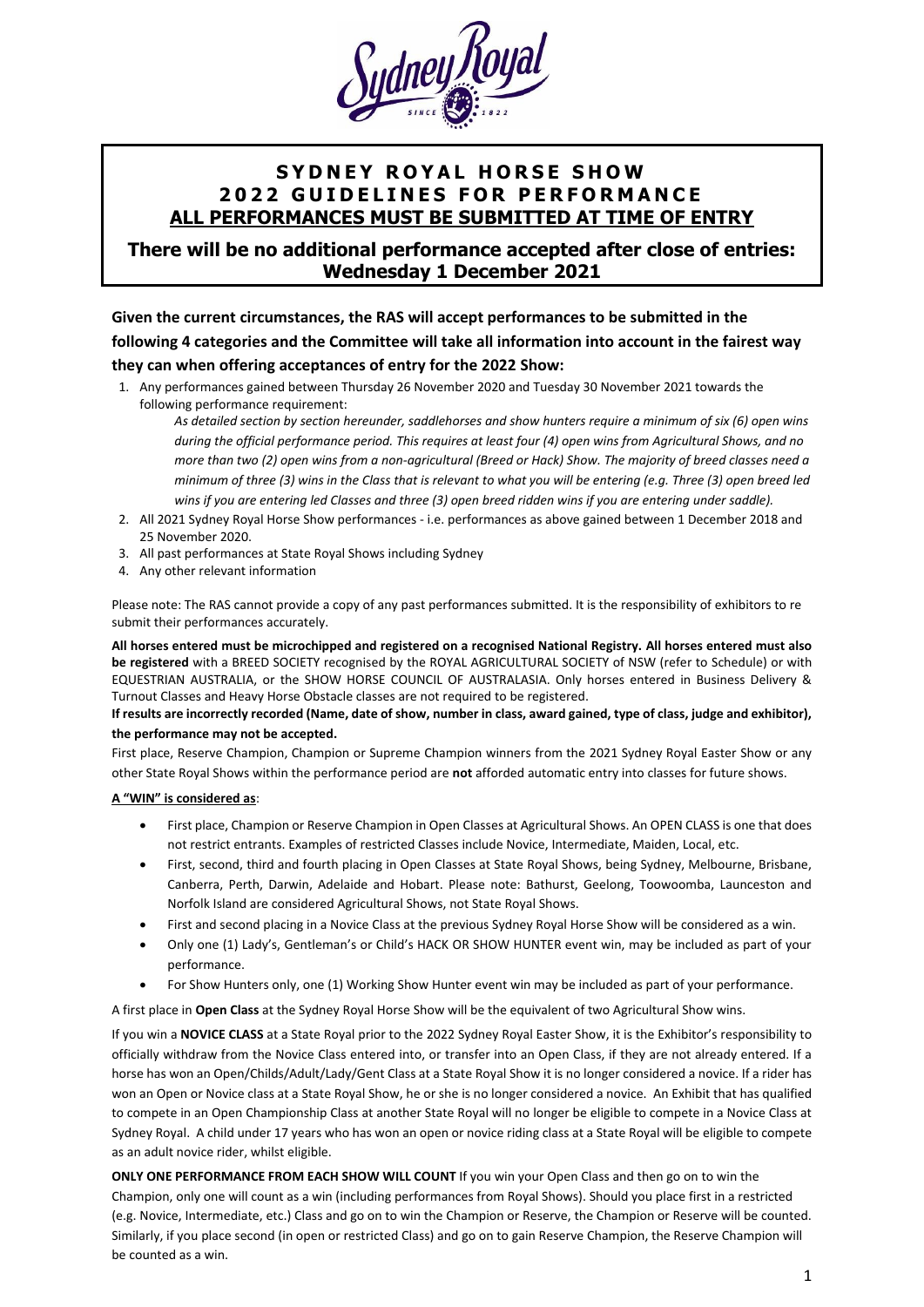#### **SADDLE HORSES AND SHOW HUNTERS**

## *AN EXHIBIT CAN ONLY BE ENTERED IN EITHER SADDLE HORSE CLASSES OR SHOW HUNTER CLASSES BUT NOT BOTH.***THE PERFORMANCE GUIDELINES BELOW APPLY TO BOTH SADDLE HORSES AND SHOW HUNTERS**

- Qualifications for entry of SADDLE HORSES OR SHOW HUNTERS to the Sydney Royal Easter Show change from year to year. There is no specific performance requirement set until after the Closing Date of Entries when all entries are considered. However, it is recommended **a minimum of six (6) open wins are required** during the official performance period**. This requires at least four (4) open wins from Agricultural Shows, and no more than two (2) open wins from a non-agricultural (Breed or Hack) Show that is affiliated with an RAS of NSW Recognised Society (as listed on this document)**. *Please Note:* "Top 10 Horse of the Year" will **not** be counted as a win, but Exhibitors are able to include this in their performance listing.
- **CHAMPION** SADDLE HORSE HACKS, OR **CHAMPION** SHOW HUNTER HACKS from the 2021 Sydney Royal Horse Show will be accepted into Open Classes with only additional two (2) performances from Agricultural Shows held after Tuesday 13 April 2021. Please note: Supremes, Champions and Reserve Champions from other State Royals will count as one (1) win.
- In cases where a horse has only five (5) wins, second placings at Agricultural Shows will be considered at a ratio of four seconds are equal to one first. In addition, overall performance at all events will be taken into consideration.

### **WORKING SHOW HUNTERS**

- **Only horses entered in Show Hunter and/or Ridden Breed Classes are eligible to enter Working Hunter Classes**.
- All horses entered in Working Hunter classes **must submit at least two (2) jumping performances** obtained during the qualification period.
- This placing may be gained in a Working Hunter Class, a Showjump Competition at Pony Club, Adult Riding Club, Showjump Club, Eventing performance, or an Interschool's Showjumping performance.
- Clydesdales, Percherons & Shires are not eligible for the Working Show Hunter classes.
- **The performance must demonstrate the horse and rider combination have experience completing a showjump course however does not need to be a win.**

#### **LEADING REIN**

• Ponies which are to be ridden in Leading Rein must have been accepted for and competing in a ridden class or classes for Breed or Hack events at the 2022 Sydney Royal Easter Show.

#### **BREED CLASSES**

- Qualifications for entry into Breed Classes at the Sydney Royal Easter Show alter from section to section. **The majority of breeds unless otherwise specified need a minimum of three (3) wins in the Class that is relevant to what you will be entering** (e.g. Three (3) open breed led wins if you are entering led Classes and three (3) open breed ridden wins if you are entering under saddle).
- Breed wins will only be accepted from shows affiliated with an RAS recognised Breed Society. Recognised Breed Societies are listed in this document and on the website.
- Breeds which require a suggested minimum of two (2) placings in the Class that is relevant to what is being entered are: Clydesdales, Percherons and Shires.
- First places, Champions and Reserve Champion placings in relevant Classes at Agricultural Shows or Breed Shows must be gained during the official performance period.
- First, second or third placing gained in a Class at the 2021 Sydney Royal Horse Show will be considered as a win.
- Broodmares do not require any performances and may transfer to dry mare Classes only if they have the relevant performance.

#### **WORKING AUSTRALIAN STOCK HORSE CLASSES**

- **Only horses entered in Stock Horse Classes are eligible to enter Working Stock Horse classes.**
- All horses entered in Working Stock Horse classes **must submit at least three (3) Working Stock Horse performances** obtained during the qualification period.
- ASH Futurity and Maturity classes will **not** be counted as a win, but Exhibitors are able to include this in their performance listing.

#### **RIDING CLASSES & TURNOUT CLASSES**

- For the 2022 Sydney Royal Easter Show, **Riding Classes require a minimum of three (3) Open Riding Class wins** at Agricultural Shows or recognised Breed shows.
- First and second placing in a Novice Class at the previous Sydney Royal Horse Show will be considered as a win.
- **Turnout Classes** require a minimum of two (2) performances (placings) in Turnout Classes during the qualification period or a minimum of three (3) Open Riding Class wins at Agricultural Shows or recognised Breed shows.
- It is the Rider's responsibility to confirm that the mount nominated to be used in your Riding Class(es)/Turnout Class has been accepted for (excluding Pony Club) and competing in at least one Class for breeds, hack or showjumping before it can be used as your Riding Class/Turnout mount. If the horse nominated, was not accepted in at least one Class, then you must contact the Horse Section to nominate a different horse, that you have confirmed with the Owner has been accepted and competing in at least one Class at the 2022 Sydney Royal Easter Show, otherwise you must officially withdraw.